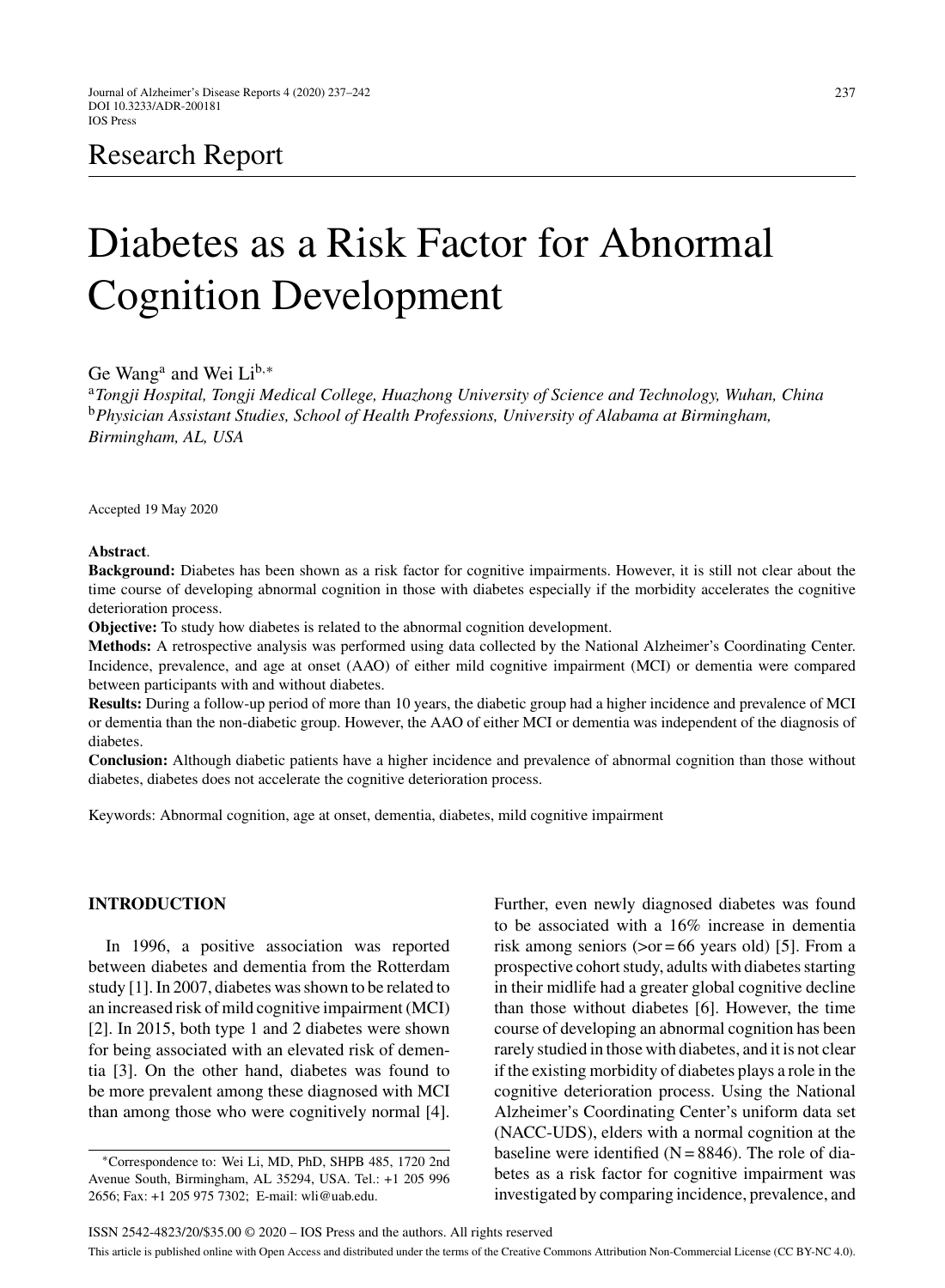age at onset (AAO) of MCI or dementia between participants with and without documented diabetes who were followed for more than 10 years.

# **METHODS**

#### *Participants*

National Alzheimer's Coordinating Center (NACC)combines information collected from participants of all Alzheimer's disease centers (ADC) funded by National Institute on Aging (NIA) [7]. Participants were recruited from different sources including references from a relative, friend, or clinician, ADC solicitation, non-ADC media appeal, and other community outreach efforts [8]. Demographic information, medical history, neurological examination, and neuropsychological assessment were collected during annual visits [9]. Participants included in the current study met the following two criteria: who were evaluated between 06/09/2005 and 08/14/2016 as part of the Uniform Data Set (UDS); who had a diagnosis of normal cognition (NC) at the baseline. Participants were classified into either the diabetic group or the non-diabetic group based on their medical history recorded in the UDS. In total, there were 8,846 participants at the baseline, of which 379 had diabetes and 8467 did not have diabetes. However, information on diabetes subtypes (type 1 or 2) was not collected for those with participants with diabetes at the baseline.

#### *Cognitive diagnosis*

As part of the UDS, cognitive assessment data were collected from participants on an approximately annual basis [8]. If one visit missed the annual follow-up visit window, the next assessment would be accepted by the NACC as the subsequent visit. Cognitive diagnoses were made either by a single clinician or a multi-disciplinary consensus team using neuropsychological performance, neurological examination results, and medical history details. Cognitive diagnosis classifications relevant to the current study include NC, MCI, and dementia.

NC was defined by 1) Clinical Dementia Rating  $(CDR) = 0$  (no dementia) [10]; 2) no deficits in activities of daily living directly attributable to cognitive impairment; and 3) no evidence of objective cognitive impairment. NC was defined as performance falling less than 1.5 standard deviations within the age-adjusted normative mean on neuropsychological tests assessing language, attention, memory, and executive functioning [8].

MCI determinations were based upon Petersen criteria [11] and defined as 1) a CDR  $\leq$  0.5 (reflecting mild severity of impairment); 2) relatively spared instrumental activities of daily living; 3) objective cognitive impairment in at least one domain (i.e., performance falling greater than 1.5 standard deviations outside the age-adjusted normative mean in memory, language, attention, or executive functioning) or a significant cognitive decline over time on the neuropsychological evaluation; 4) Mini-Mental State Examination (MMSE) ≥23 [12, 13]; 5 report of a cognitive change by the patient or informant or as observed by a clinician; and 6) absence of dementia.

Dementia was defined as meeting criteria for Alzheimer's disease (AD) [14] or other dementias [15–20] defined as 1) objective cognitive impairment (i.e., performances falling greater than 1.5 standard deviations outside the age-adjusted normative mean) in at least two cognitive systems (i.e., memory, language, attention or executive functioning); and 2) cognitive impairment contributes directly to impaired activities of daily living.

## *Statistical analysis, tables, and figures*

SPSS (version 24.0) was used for all statistical analyses. Descriptive analyses of demographic and clinical variables in diabetics versus non-diabetic participants were conducted. Means (and standard deviation) or frequencies were calculated for the demographic variables of age, education, sex, and *APOE*-*4* carrier status [21]. Two-sample t-tests were used to compare age and education between the diabetic and non-diabetic groups. Chi-square tests were used to compare the sex and *APOE* $\varepsilon$ 4 carrier status between the diabetic and non-diabetic groups. Both demographic information and *APOE*  $\varepsilon$ 4 carrier status are comparable between the diabetic and non-diabetic groups (Table 1).

The incidence of MCI or dementia as well as mortality were compared between participants with and without diabetes during the whole follow-up period of more than 10 years. The prevalence of MCI or dementia was also calculated between participants with and without diabetes and plotted against the annual follow-up visits. A two-way analysis of covariance (ANCOVA) model was used to evaluate the effect of diabetes on the AAO ofMCI or dementia with controlling baseline age, education, sex, and *APOE*  $\varepsilon$ 4 carrier status as possible confounding factors. Data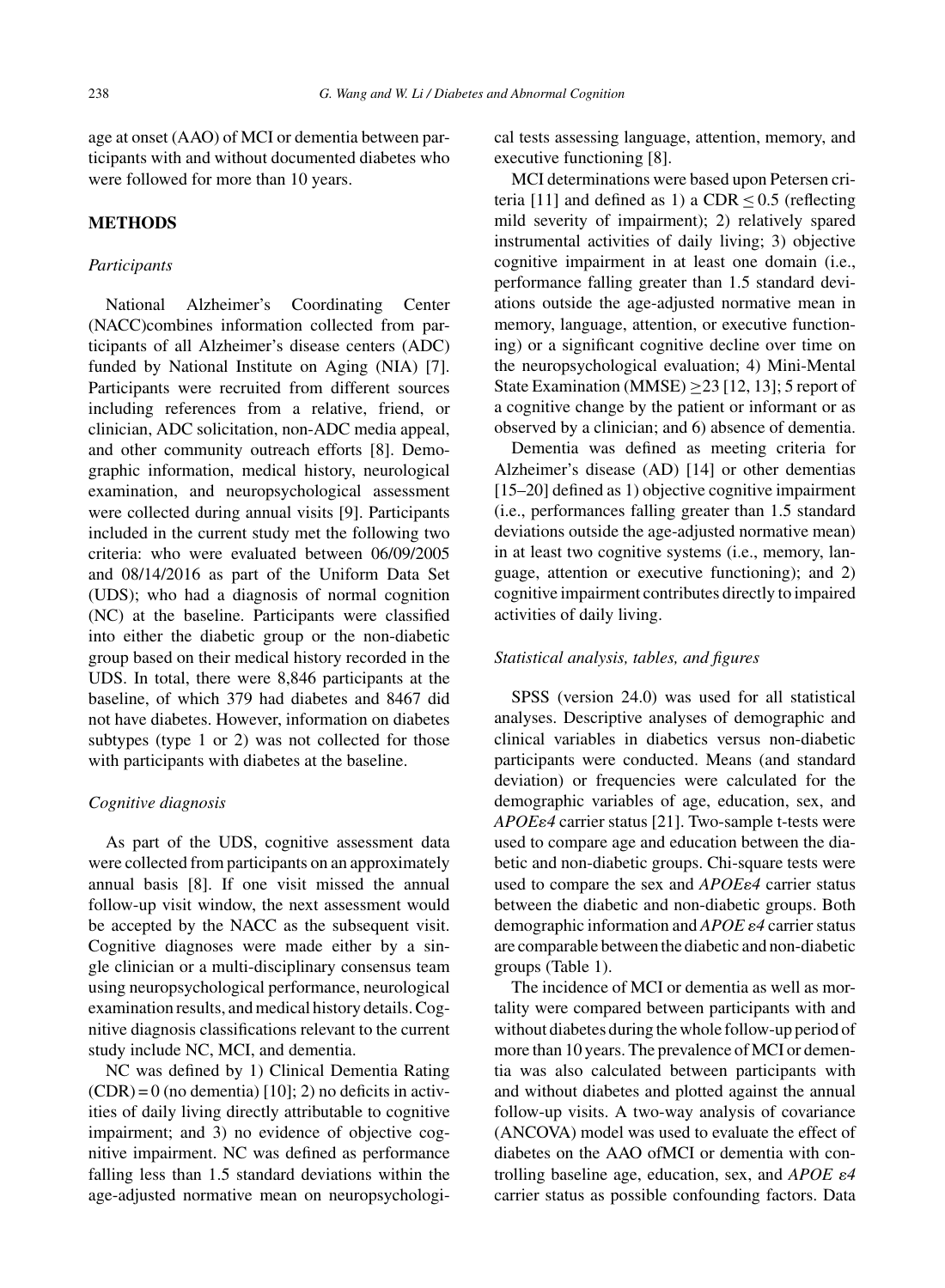|                                   | Diabetic group $(n=379)$         | Non-diabetic group $(n = 8467)$        |
|-----------------------------------|----------------------------------|----------------------------------------|
| Age $(y)$                         | $72.13 \pm 9.46$                 | $72.06 \pm 10.53$                      |
| Education $(v)$                   | $15.48 \pm 3.23$                 | $15.84 \pm 2.92$                       |
| Sex (M/F)                         | 145/234 (38.26%/61.74%)          | 2868/5599 (33.87%/66.13%)              |
| $APOE \varepsilon4 (+/-/unknown)$ | 96/231/52 (25.33%/60.95%/13.72%) | 2146/5026/1295 (25.35%/ 59.36%/15.29%) |

Table 1 Participants with and without diabetes had comparable demographic and genetic information

Both age and education are shown in the format of mean ± SD. *APOE*, Apolipoprotein epsilon; M, male; F, female; SD, standard deviation.

were presented in the form of mean  $\pm$  standard deviation, and  $p < 0.05$  was considered as significant in all statistical analyses. Figures were created using Microsoft Excel or Sigma plot (version 10.0).

# *Standard protocol approvals, registrations, and patient consents*

Written informed consent was obtained from participants at each participating ADC. Research using the NACC database was approved by the University of Washington Institutional Review Board (IRB).

#### *Data availability statement*

Data and analytical methods are carefully documented for the performed study. Anonymized data will be shared by request from any qualified investigator with following the NACC regulations on data use.

## **RESULTS**

During the follow-up period, the diabetic group had a higher incidence rate for either MCI or dementia than the non-diabetic group (Table 2). In other words, participants with diabetes are more likely to develop and be diagnosed with MCI or dementia. The risk ratios for MCI and dementia are 1.46 and 1.61, respectively, for participants with diabetes over those without diabetes (Table 2). By contrast, the diabetic group had a slightly lower mortality than the non-diabetic group. During the whole follow-up period, the mortality rate for the diabetic participants is 4.75% (18/379), which was slightly lower than that for the non-diabetic group of 6.44% (545/8467). However, the age of death for participants with preexisting diabetes was  $89.12 \pm 6.77$  (N = 18), which was comparable to the same measure for those without diabetes of  $89.06 \pm 8.3$  (N = 545, *p* = 0.99).

The prevalence of MCI or dementia was compared at each follow-up visit between the diabetic group and the non-diabetic group. In total, there were 10 visits including 1 baseline visit and 9 follow-up vis-

Table 2 The incidence of mild cognitive impairment (MCI) or dementia as well as mortality were compared between participant with and without diabetes

|           | Diabetic group  | Non-diabetic group | Risk ratio |
|-----------|-----------------|--------------------|------------|
| MCI       | 25.27% (92/364) | 17.21% (1419/8244) | 1.47       |
| Dementia  | 10.03% (38/379) | 6.15% (521/8467)   | 1.63       |
| Mortality | 4.75% (18/379)  | 6.44% (545/8467)   | 0.74       |



Fig. 1. The diabetic group had a higher prevalence of mild cognitive impairment (MCI) than the non diabetic group.



Fig. 2. The diabetic group had a higher prevalence of dementia than the non diabetic group.

its (Figs. 1 and 2). The average MCI prevalence was  $30.66 \pm 3.09\%$  for the diabetic group, which is significantly higher than the counterpart measure for the non-diabetic group of  $22.32 \pm 2.75\%$  ( $p < 0.001$ ). For MCI, the prevalence is always higher in the diabetic group than the non-diabetic group (Fig. 1). As expected, the prevalence of dementia was higher in the diabetic group than the non-diabetic group  $(p=0.01)$ . The average prevalence of dementia was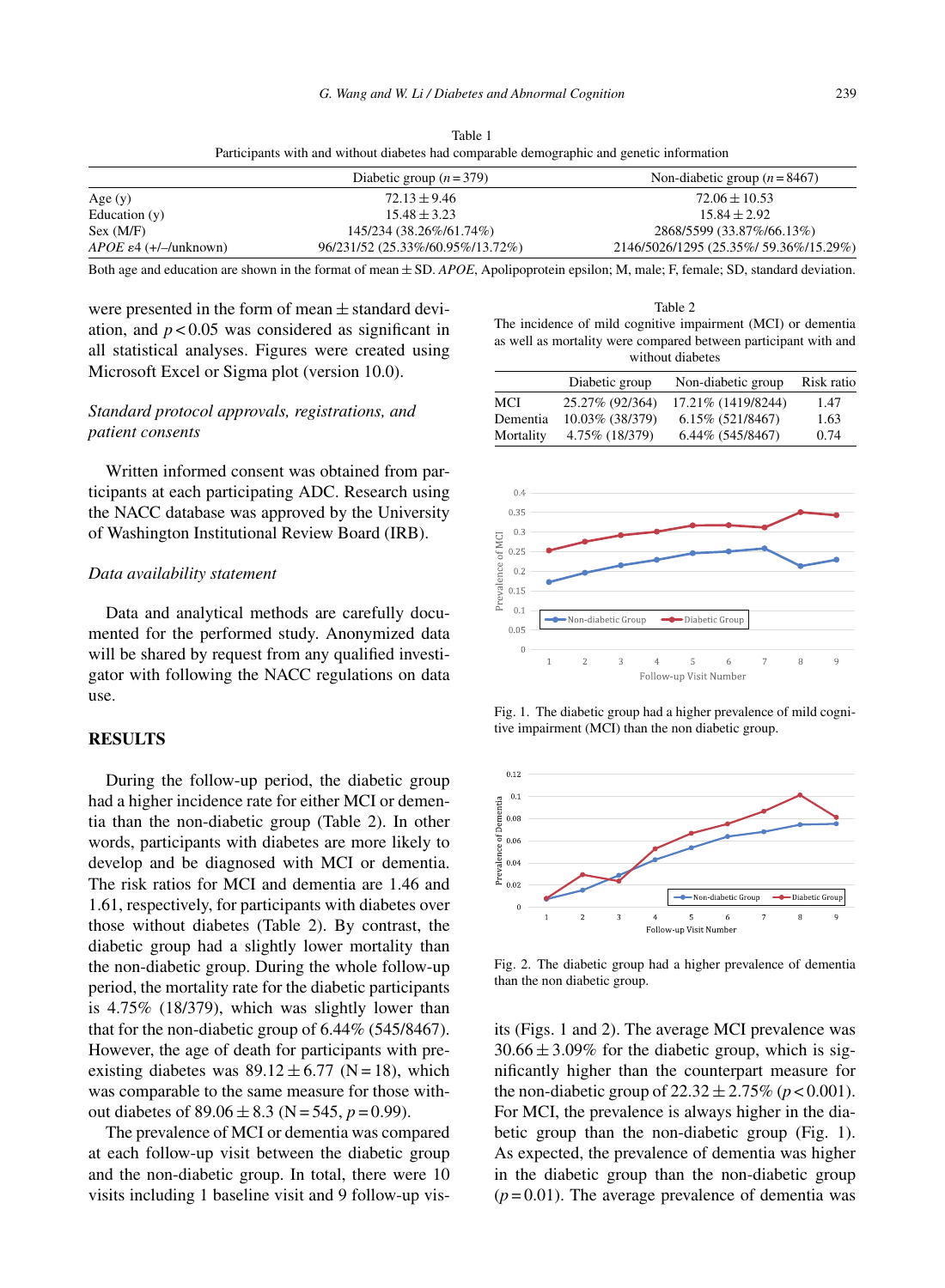

Fig. 3. Age at onset (AAO) of mild cognitive impairment (MCI) or dementia were compared between participants with and without pre-existing diabetes (D).

 $5.82 \pm 3.19\%$  for the diabetic group as compared to  $4.77 \pm 2.56\%$  for the non-diabetic group. The only exception is that the prevalence of dementia was slightly lower for the diabetic group (2.35%) than the non diabetic group (2.88%) at the third follow-up visit (Fig. 2).

For participants with diabetes, the AAO of MCI was  $80.18 \pm 0.97$  years (95% CI: 78.28-82.07,  $N = 92$ ), which is not significantly different from the same measure from the non-diabetic group of  $80.26 \pm 0.25$  years  $(95\% \text{ CI: } 79.78 - 82.75,$  $N = 1410$ ,  $p = 1$ ) (Fig. 3). The AAO of dementia was  $85.95 \pm 1.50$  years (95% CI: 83.00–88.89, N = 38) for participants with diabetes, which is not significantly different from the same measure from those without diabetes of  $84.78 \pm 0.41$  years (95% CI: 83.98–85.57,  $N = 518$ ,  $p = 1$ ) (Fig. 3). By contrast, the AAO of dementia was significantly greater than the AAO of MCI, which is independent of the baseline diagnosis of diabetes (*p* < 0.001).

# **DISCUSSION**

Our current study has verified diabetes as a risk factor of cognitive impairments measured by increased incidence and prevalence of MCI or dementia during a follow-up of more than 10 years. In other words, people with diabetes are more likely to develop and be diagnosed with cognitive impairments. The risk ratios for both MCI and dementia in people with diabetes are comparable to what have been reported in earlier studies (Table 2) [3, 22]. Unexpectedly, a diagnosis of diabetes at the baseline is associated with a slightly lower mortality than those with diabetes. The people with diabetes might see their healthcare providers

more often than the comparison group. However, the underlying reason need be further investigated.

The AAO for MCI is around 80 years old, which is 5–6 years younger than the AAO for dementia on average. However, the AAO of either MCI or AD is independent of the pre-existing diabetes. Then the question remains: how does diabetes as existing morbidity increase the risk of abnormal cognition development? Vascular disease and severe hypoglycemia are believed to post the greatest risk for dementia in a people with newly diagnosed diabetes. Besides hypoglycemia, hyperglycemia was reported to be associated with poor baseline cognitive performance or accelerated cognitive decline [23, 24]. However, we did not observe an accelerated cognitive decline in participants with diabetes compared to their non-diabetic counterparts. It is worthy to note that participants comprising the NACC dataset represent a convenience sample, including clinicalreferrals and community-based volunteers who are predominantly Caucasians and well-educated. Therefore, the participants with diabetes have a relatively decent care for their known morbidity.

The use of the NACC UDS represents a number of strengths including a large sample size, a comprehensive and standardized neuropsychological protocol, and standardized diagnostic criteria for differentiating cognitive impairments (MCI or dementia) from normal cognition (NC). The diagnostic criteria for NC, MCI, and dementia are standard across all participating ADCs. The longitudinal follow-up represents an important methodological strength, allowing us to better dissect the role of a pre-existing diagnosis of diabetes in increasing the risk of cognitive impairments. Despite these strengths, there are some limitations for the current study. Presence of diabetes is based on a self-reported medical history and treatment information, which might bring some information bias. Although both duration and subtype of diabetes have important effects on the declining rate of cognitive functions [6, 25], this information is not available in the NACC-UDS.

To summarize, diabetes is a risk factor for developing cognitive impairments. Although it does not accelerate the cognitive deterioration process, diabetes increases the risk of developing abnormal cognition by increasing incidence and prevalence of either MCI or dementia. Therefore, it is important to monitor cognitive performance in elders with diabetes, perform regular evaluations and implement timely interventions to prevent or delay the onset of cognitive impairments including dementia.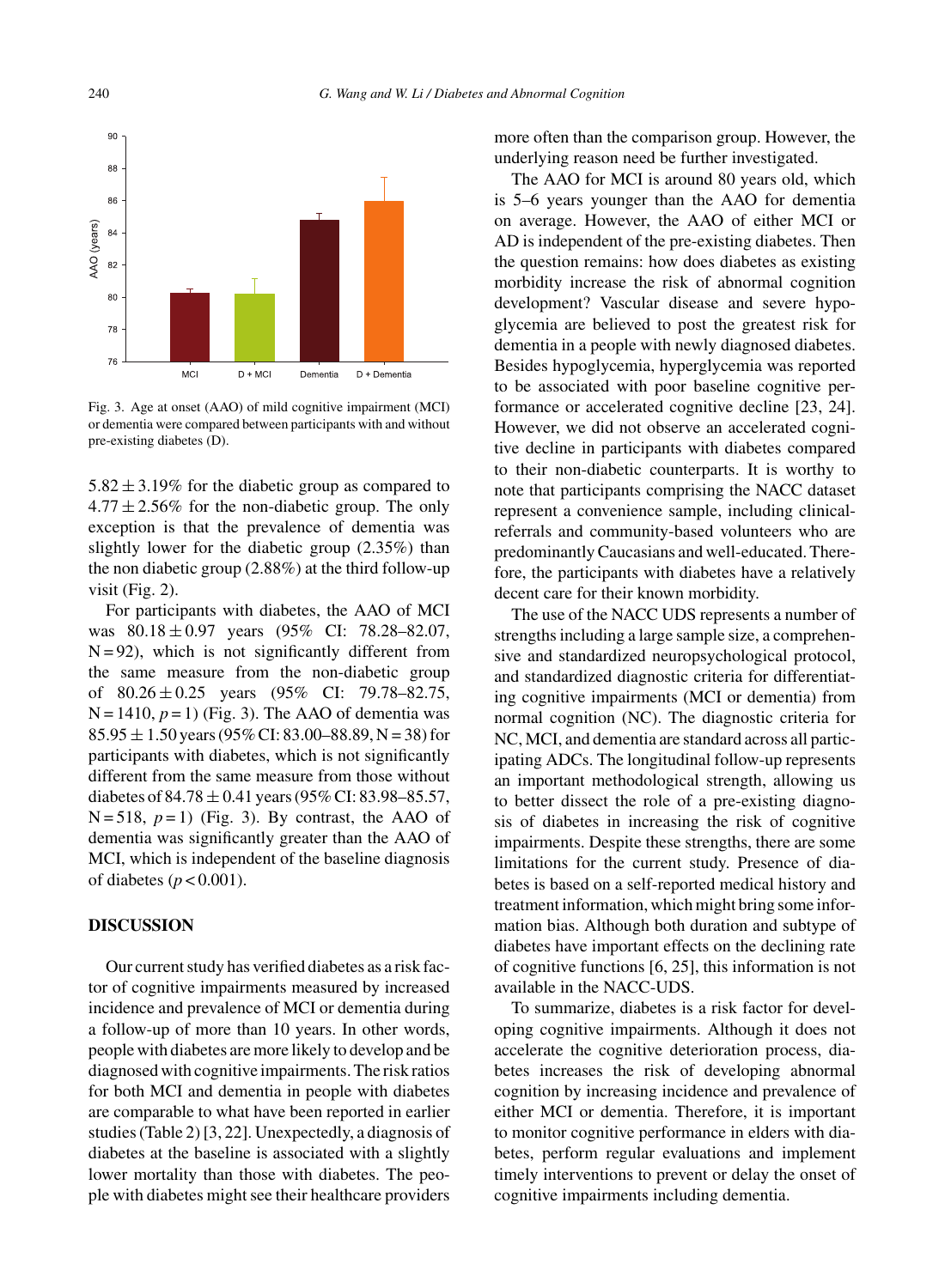# **ACKNOWLEDGMENTS**

The NACC database is funded by NIA/NIH Grant U01 AG016976. NACC data are contributed by the NIA-funded ADCs: P30 AG019610 (PI Eric Reiman, MD), P30 AG013846 (PI Neil Kowall, MD), P50 AG008702 (PI Scott Small, MD), P50 AG025688 (PI Allan Levey, MD, PhD), P50 AG047266 (PI Todd Golde, MD, PhD), P30 AG010133 (PI Andrew Saykin, PsyD), P50 AG005146 (PI Marilyn Albert, PhD), P50 AG005134 (PI Bradley Hyman, MD, PhD), P50 AG016574 (PI Ronald Petersen, MD, PhD), P50 AG005138 (PI Mary Sano, PhD), P30 AG008051 (PI Thomas Wisniewski, MD), P30 AG013854 (PI M. Marsel Mesulam, MD), P30 AG008017 (PI Jeffrey Kaye, MD), P30 AG010161 (PI David Bennett, MD), P50 AG047366 (PI Victor Henderson, MD, MS), P30 AG010129 (PI Charles DeCarli, MD), P50 AG016573 (PI Frank LaFerla, PhD), P50 AG005131 (PI James Brewer, MD, PhD), P50 AG023501 (PI Bruce Miller, MD), P30 AG035982 (PI Russell Swerdlow, MD), P30 AG028383 (PI Linda Van Eldik, PhD), P30 AG053760 (PI Henry Paulson, MD, PhD), P30 AG010124 (PI John Trojanowski, MD, PhD), P50 AG005133 (PI Oscar Lopez, MD), P50 AG005142 (PI Helena Chui, MD), P30 AG012300 (PI Roger Rosenberg, MD), P30 AG049638 (PI Suzanne Craft, PhD), P50 AG005136 (PI Thomas Grabowski, MD), P50 AG033514 (PI Sanjay Asthana, MD, FRCP), P50 AG005681 (PI John Morris, MD), P50 AG047270 (PI Stephen Strittmatter, MD, PhD).

## **CONFLICT OF INTEREST**

The authors report no disclosures relevant to the manuscript.

# **REFERENCES**

- [1] Ott A, Stolk RP, Hofman A, van Harskamp F, Grobbee DE, Breteler MM (1996) Association of diabetes mellitus and dementia: The Rotterdam Study. *Diabetologia* **39**, 1392- 1397.
- [2] Luchsinger JA, Reitz C, Patel B, Tang MX, Manly JJ, Mayeux R (2007) Relation of diabetes to mild cognitive impairment. *Arch Neurol* **64**, 570-575.
- [3] Smolina K, Wotton CJ, Goldacre MJ (2015) Risk of dementia in patients hospitalised with type 1 and type 2 diabetes in England, 1998–2011: A retrospective national record linkage cohort study. *Diabetologia* **58**, 942-950.
- [4] Sano M, Zhu CW, Grossman H, Schimming C (2017) Longitudinal cognitive profiles in diabetes: Results from the

National Alzheimer's Coordinating Center's Uniform Data. *J Am Geriatr Soc* **65**, 2198-2204.

- [5] Haroon NN, Austin PC, Shah BR, Wu J, Gill SS, Booth GL (2015) Risk of dementia in seniors with newly diagnosed diabetes: A population-based study. *Diabetes Care* **38**, 1868-1875.
- [6] Rawlings AM, Sharrett AR, Schneider AL, Coresh J, Albert M, Couper D, Griswold M, Gottesman RF, Wagenknecht LE, Windham BG, Selvin E (2014) Diabetes in midlife and cognitive change over 20 years: A cohort study. *Ann Intern Med* **161**, 785-793.
- [7] Morris JC, Weintraub S, Chui HC, Cummings J, Decarli C, Ferris S, Foster NL, Galasko D, Graff-Radford N, Peskind ER, Beekly D, Ramos EM, Kukull WA (2006) The Uniform Data Set (UDS): Clinical and cognitive variables and descriptive data from Alzheimer Disease Centers.*Alzheimer Dis Assoc Disord* **20**, 210-216.
- [8] Weintraub S, Salmon D, Mercaldo N, Ferris S, Graff-Radford NR, Chui H, Cummings J, DeCarli C, Foster NL, Galasko D, Peskind E, Dietrich W, Beekly DL, Kukull WA, Morris JC (2009) The Alzheimer's Disease Centers' Uniform Data Set (UDS): The neuropsychologic test battery. *Alzheimer Dis Assoc Disord* **23**, 91-101.
- [9] Beekly DL, Ramos EM, Lee WW, Deitrich WD, Jacka ME, Wu J, Hubbard JL, Koepsell TD, Morris JC, Kukull WA (2007) The National Alzheimer's Coordinating Center (NACC) database: The Uniform Data Set. *Alzheimer Dis Assoc Disord* **21**, 249-258.
- [10] Morris JC (1993) The Clinical Dementia Rating (CDR): Current version and scoring rules. *Neurology* **43**, 2412- 2414.
- [11] Petersen RC (2004) Mild cognitive impairment as a diagnostic entity. *J Intern Med* **256**, 183-194.
- [12] Folstein MF, Folstein SE, McHugh PR (1975) "Mini-mental state". A practical method for grading the cognitive state of patients for the clinician. *J Psychiatr Res* **12**, 189-198.
- [13] Mitchell AJ (2009) A meta-analysis of the accuracy of the mini-mental state examination in the detection of dementia and mild cognitive impairment. *J Psychiatr Res* **43**, 411-431.
- [14] McKhann G, Drachman D, Folstein M, Katzman R, Price D, Stadlan EM (1984) Clinical diagnosis of Alzheimer's disease: Report of the NINCDS-ADRDA Work Group under the auspices of Department of Health and Human Services Task Force on Alzheimer's Disease.*Neurology* **34**, 939-944.
- [15] McKeith IG, Galasko D, Kosaka K, Perry EK, Dickson DW, Hansen LA, Salmon DP, Lowe J, Mirra SS, Byrne EJ, Lennox G, Quinn NP, Edwardson JA, Ince PG, Bergeron C, Burns A, Miller BL, Lovestone S, Collerton D, Jansen EN, Ballard C, de Vos RA, Wilcock GK, Jellinger KA, Perry RH (1996) Consensus guidelines for the clinical and pathologic diagnosis of dementia with Lewy bodies (DLB): Report of the consortium on DLB international workshop. *Neurology* **47**, 1113-1124.
- [16] Román GC, Tatemichi TK, Erkinjuntti T, Cummings JL, Masdeu JC, Garcia JH, Amaducci L, Orgogozo JM, Brun A, Hofman A, Moody DM, O'Brien MD, Yamaguchi T, Grafman J, Drayer BP, Bennett DA, Fisher M, Ogata J, Kokmen E, Bermejo F, Wolf PA, Gorelick PB, Bick KL, Pajeau AK, Bell MA, DeCarli C, Culebras A, Korczyn AD, Bogousslavsky J, Hartmann A, Scheinberg P (1993) Vascular dementia: Diagnostic criteria for research studies. Report of the NINDS-AIREN International Workshop. *Neurology*, 250-260.
- [17] Neary D, Snowden JS, Gustafson L, Passant U, Stuss D, Black S, Freedman M, Kertesz A, Robert PH, Albert M,